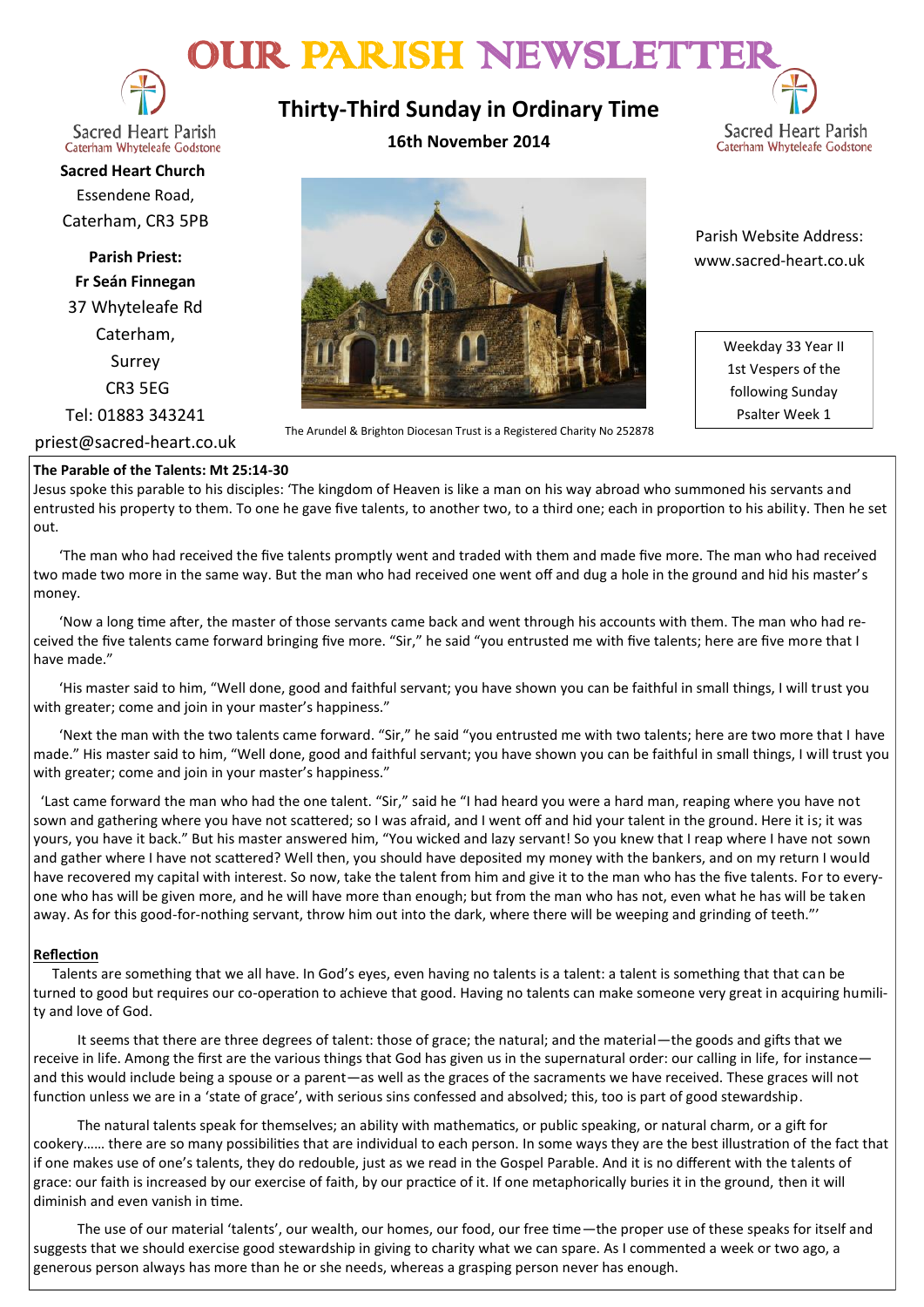#### **First Holy Communion 2015**

 Dates for your diary: 8/1/15 - 3rd Parents Evening 11/1/15 - Children's 1st Session and Enrolment Mass

If you have any queries, please contact Anne Marie Young either via email [fhc.sacredheart@gmail.com](mailto:fhc.sacredheart@gmail.com) or by phone 07949 938984.

#### **Advent Group**

Wednesday mornings through Advent. Meet at 10am in the Old Hall. Beginning 26th November, 3rd, 10th and 17th December. Prayer and Reflection Program by the Diocese of Arundel and Brighton.

Thursday evenings through Advent. Meet at 7.30-9pm in the Old Hall. Beginning 27th November, 4th,11th and 18th December.

'Reflections in the Baubles'. Course designed by Spiritual Director Helen Warwick. Please see poster in the church porch.

Sunday evenings through Advent. Meet at 7.30-9pm Godstone RH9 8JF. Beginning 23rd November, 30th Nov, 7th and 14th December.

Prayer and Reflection Program by the Diocese of Arundel and Brighton.

Please find the sign-up sheets with details in the church porch.

# **CAFOD QUIZ NIGHT**

Friday 28<sup>th</sup> November

Please note that this event has been postponed until the Spring.

### **EMPLOYMENT OPPORTUNITIES**

As a result of a combination of external funding and staff vacancies, the following employment opportunities currently exist within the diocese:

Diocesan Inclusion Adviser (part time)

Project Officer (part time, fixed term 2 year)

Christian Education Centre Coordinator (full time)

For further details please see our website www.dabnet.org

### **Offertory Collection**

Sincere thanks for your generosity last weekend: Offertory - £1,018.50 (Gift Aid £397.85) Second Collection for the Retired Priest's Fund - £461.19



**Help needed for the Older Children's Liturgy please!**

We are looking for someone to do the administration for the

Older Children's Liturgy from January. The role involves doing a rota three times a year, making sure the box is equipped occasionally and putting any notices into the newsletter from time to time. You would work closely with the Little Liturgy co-coordinator to do this and you would not actually have to take part in doing the Liturgy yourself.

Also, we are always looking for more volunteers to lead the session. The commitment is to lead one session a term (3 a year). You get lots of support material to do this and another adult to help you in the session.

If you want to know anymore about either role or to volunteer please talk to any of the liturgists or contact Mirella on mdm99@tesco.net. Many thanks.

# BARN DANCE



with the Odd Sock Doo Dum Band In aid of Caterham Overseas Aid Trust (COAT) on Saturday 22nd November 7:15pm for 7:30pm Sausage & chip supper (vegetarian optional) followed

by delicious home made sweets. Tickets are £12 (children £6)

Tickets from Ann Walker 01883 624773.

## *Welcome Mass*

*This Friday, 21st November, at 7pm, there will be a Mass of welcome for Fr Seán as Parish Priest. You are warmly invited to this, and to a celebration in the Centenary Hall afterwards.*

On Saturday 22nd November at 5pm to 6:30pm there will be the first meeting of a new group for secondary-school age young people, featuring talks about our faith, discussion, chance to ask important questions, activities and more. Joe Kelly will be speaking at each Mass today to give you more information.

#### **Driver needed**

Would you be willing and able to collect and return 2 Parishioners from



Sunny Rise, in Chaldon. They would be happy to attend any Mass at any time, so long as they can attend one Mass a week they would be very grateful. If you can help please contact the Parish Office. Thank you.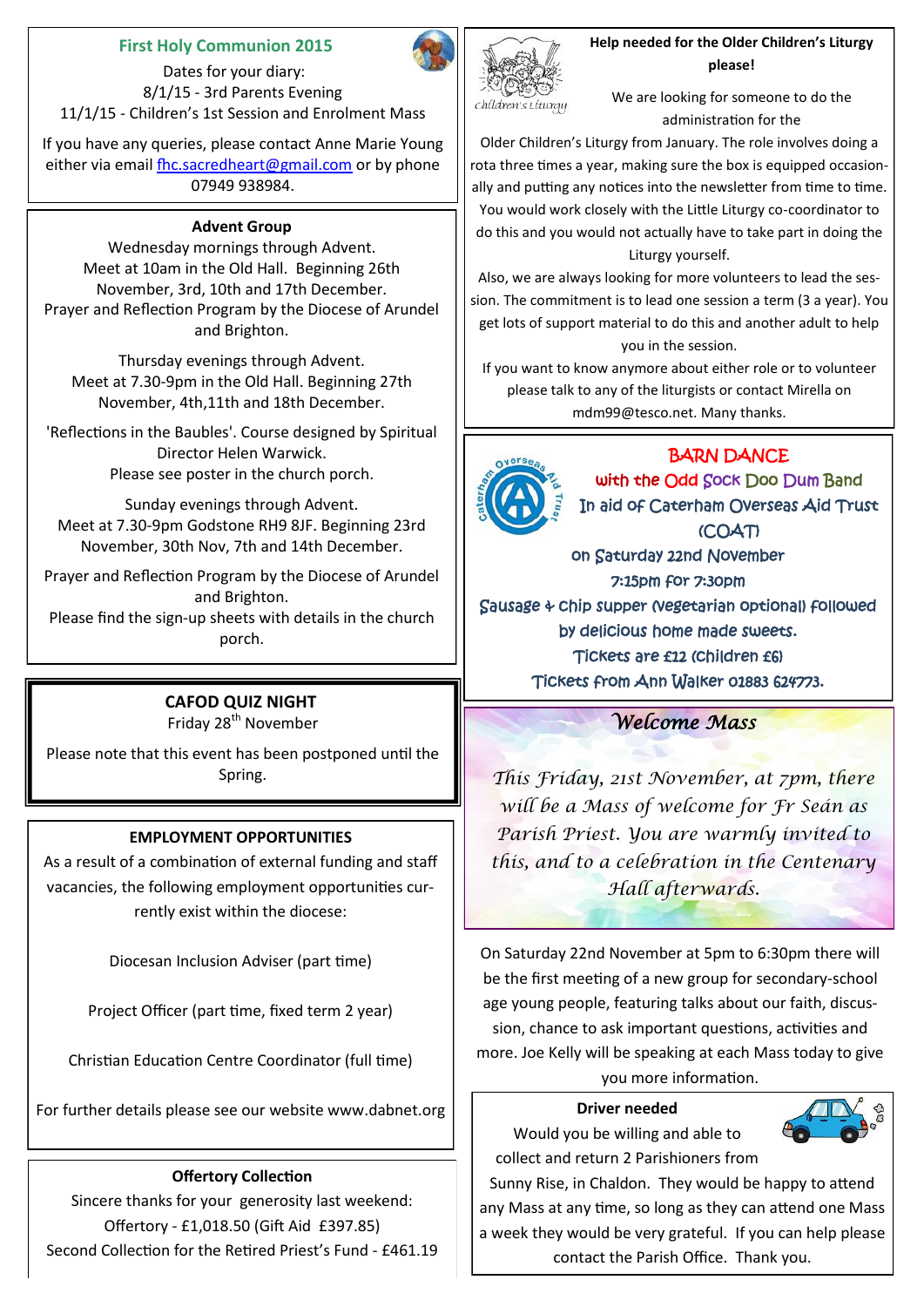#### **WHAT'S ON IN THE PARISH THIS WEEK**

| Sun 16th:       | CHILDREN'S liturgy at 9 & 10.30am Mass<br>Coffee & Teas after 10:30am Mass<br>(B Keeler, G Adamson & AM Young)   |
|-----------------|------------------------------------------------------------------------------------------------------------------|
| Mon:            | Coffee & Tea after Mass (Old Hall)                                                                               |
| Tues:<br>Thurs: | 9:15am - 11:15am Toddler Group (Old Hal-<br>8pm 2nd Baptism Preparation Class (Old<br>Hall)                      |
| Fri:            | 7pm Fr Seán's Mass of Welcome<br>7:30pm - 11pm Sacred Heart Club open                                            |
| Sat:            | Journey of Faith Retreat.<br>5pm - 6:30pm New Secondary-School Youth<br>Group Meeting (Committee Rm (above Bar)) |
| Sun 23rd:       | CHILDREN'S liturgy at 9 & 10.30am Mass<br>Coffee & Teas after 10:30am Mass<br>(F Shipley, H Steptoe)             |



#### **Welcomers**

Tash Palmer has kindly volunteered to co-ordinate welcomers for Requiem Masses. It would be very much appreciated if Parishioners would kindly volunteer to act as welcomers at these Masses, giving people the orders of service and directing them as needed. It is an easy and charitable job which would make things much easier. Please contact Tash on tashpalmer@hotmail.com if you are able to help.

Thank you.

#### **Pilgrimage to Rome**

We have an opportunity to join pilgrims from the Parish of the Nativity of the Lord on a pilgrimage to Rome which will take place from Monday the 14th to Friday the 18th of September 2015. Fr Aaron Spinelli will be the Spiritual Director.

Those interested are invited to attend an information evening at 20.00 on November 18th 2014 in St Joseph's Centre, 122 Ladbroke Road, Redhill, Surrey RH1 1L at which a representative of Pax Travel will take us through the planned itinerary and costs.

Alternatively to receive an information pack please contact Sean McGettrick, who is co-ordinating the pilgrimage on behalf of PNL, on 01737 767352 or via email at sean.mcgettrick@btinternet.com.



#### **Your Prayers are requested for the following persons who are ill or housebound.**

Pat Knight; Kathleen & John Saunders; Helen Keogh; Daisy Hill; Connie Cronin; Christopher Browne; Kit Monk; Krista Thompson; Jane Hill; Rosemary Whale; Pam Weaver; Jimmy & Bridie Mullen; Jim & Bernie Horrocks; Margaret Robertson; Heather Tordimah; Jenny Rower; Elizabeth Daley; Eileen Lattimore; Bryan Smith; Rose Knight; Oliver Farrell; Richard Richardson; Seeta Pillay; Christopher Miles; Pat McCoy; Olive Wood; John Dunlop, Elise O'Connor, Malcolm Bowen & John Gilford.

#### **Second collection**

Today there will be a second collection for the The Cathedral Maintenance Fund. If you would like to make a donation please use your purple gift aid envelopes to make your donation to this second collection.

**Next** Sunday there will be a second collection for the National Catholic Fund (this is not a Gift Aid collection).

Thank you.

#### **The Christmas crib 2014… where are all those God given talents?**



This is an appeal for volunteers; all those with creative/ artistic ability, good at making things or maybe those that could be instructed & have a little time to help. Could you put your details at the back of the church on the list or see me Gemma Zaremb-

ski. Those that put their names down will be notified of what needs to be done. I would love to have a pool of talented people that could help in these arty situations. Even if you can't help, maybe you can collect the things we need e.g.. old newspaper, pva glue, flour ( to make paste) old emulsion paint (earthy tones and grey, nothing bright), old sheets of plywood or mdf, fairy lights, large amount of dark blue or black fabric. There will be a cardboard box for the items at the back of the church. Thank you.



**Baptisms** - Next week Elizabeth-Ann Monery will be baptised.

#### **Fr John Olliver RIP**

Please pray for the repose of the soul of Fr John Olliver, parish priest of Oxted and Warlingham, who died on Thursday, after several weeks of illness borne bravely and faithfully.

May his soul, and the souls of all the faithful departed, through the mercy of God rest in peace. Amen.